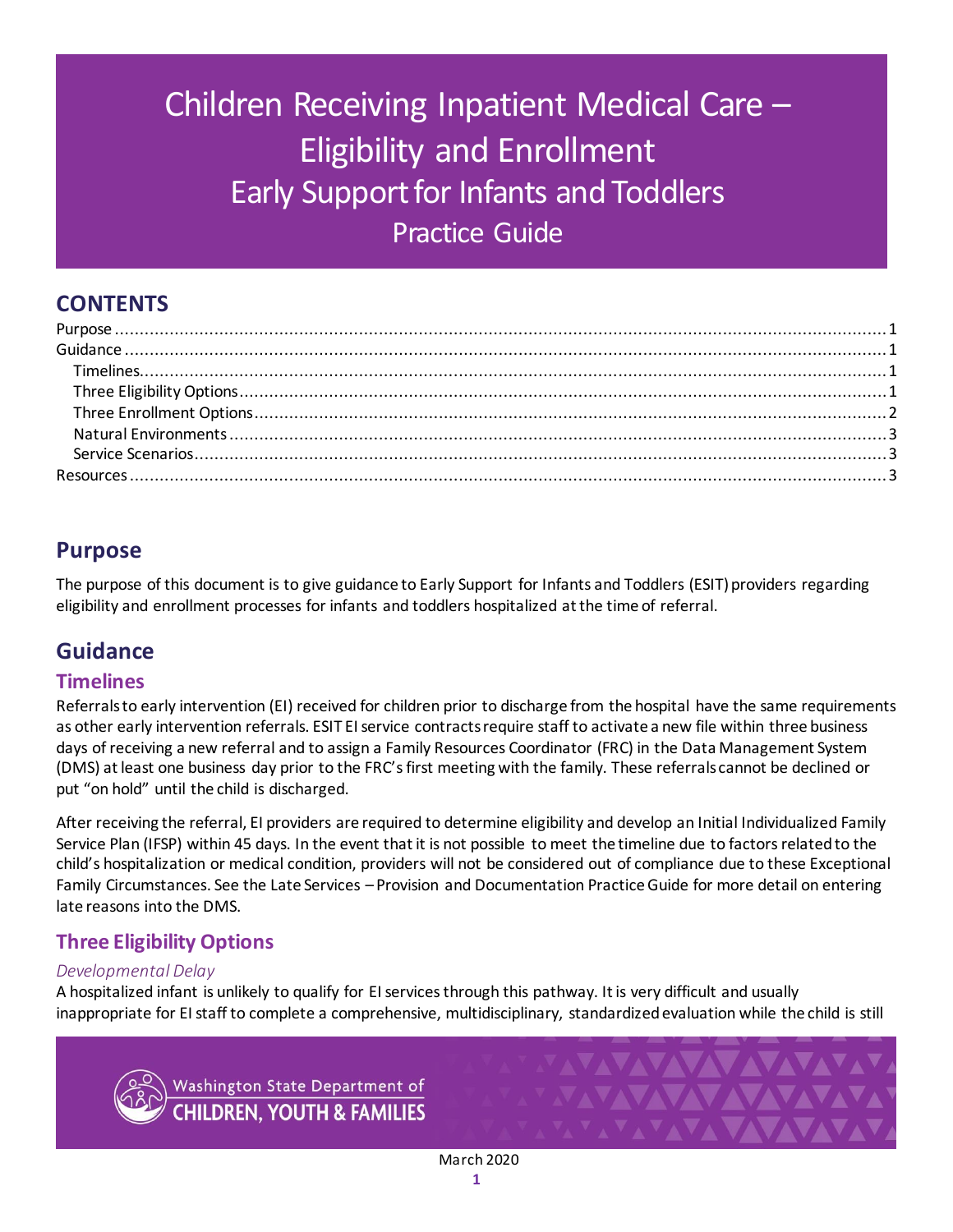in the hospital. In some cases, there may be a comprehensive, multidisciplinary, standardized evaluation completed by hospital staff, which may be used to determine eligibility.

#### *Qualifying Diagnosis*

In order to find a child eligible based on a medical or developmental diagnosis, the diagnosis must either:

- Be included in the ESIT Qualifying Diagnoses List; or
- Be accompanied by physician documentation that the diagnosis has a high probability of resulting in a developmental delay.

An assessment tool must still be used to complete the functional child assessment in all five developmental domains prior to developing the IFSP. However, the infant does not need a standardized evaluation in order to be determined eligible for EI services. See the Evaluation, Assessment and Eligibility Practice Guide and the Qualifying Diagnoses List guidance document for more details.

#### *Informed Clinical Opinion*

Informed Clinical Opinion (ICO) may be used to determine eligibility when there is no qualifying diagnosis and available evaluation tools do not adequately capture a team's concern. Using ICO to determine eligibility in an intensive process in which the team reviews information collected from a variety of sources. See the Informed Clinical Opinion Practice Guide for more detail.

## <span id="page-1-0"></span>**Three Enrollment Options**

#### *Interim IFSP*

An Interim IFSP is appropriate when **all** of the following conditions are present. See the Interim IFSP Practice Guide for more detail.

- The child's eligibility is already established.
- The family is ready to participate in EI services.
- The child or family need immediate service coordination or Part C services in order to prevent the child's condition from quickly and significantly deteriorating.
- The urgent need for services means there is not time to complete the functional child assessment and Initial IFSP processes before starting services.

#### *Initial IFSP*

Pursuing steps toward an Initial IFSP is appropriate when **any** of the following are present:

- Eligibility still needs to be established.
- There is not an urgent need for immediate services.
- The family is ready to participate in EI services.

#### *Close Referral*

- If the family is not ready to participate in EI services, close the referral with a plan to reopen when the family is ready. The EI program can follow up with the family at a later date, the child's health care provider can send another referral or the family can make a referral on their own.
- See Late Services Provision and Documentation Practice Guide for details.



Washington State Department of<br><mark>CHILDREN, YOUTH & FAMILIES</mark>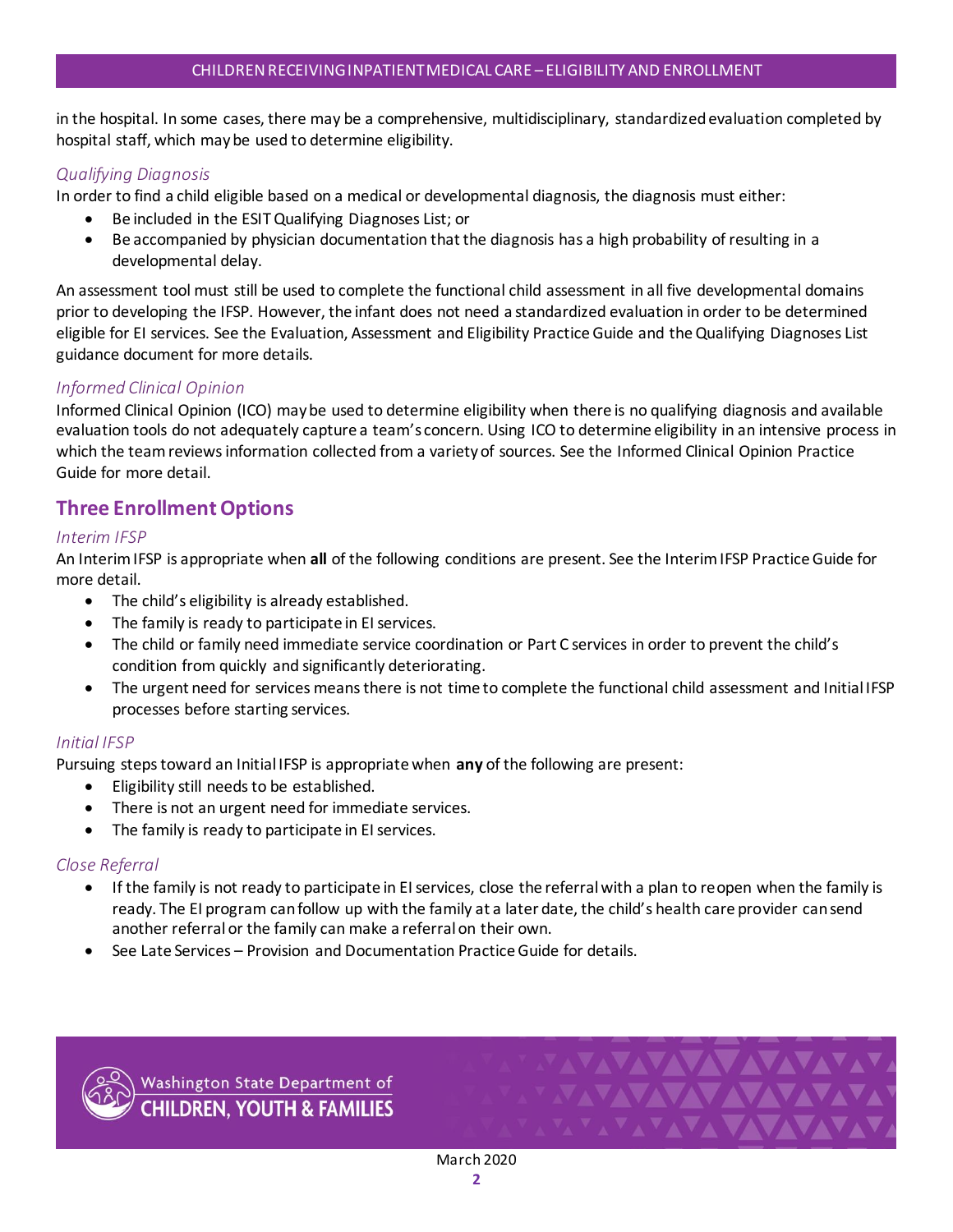## <span id="page-2-0"></span>**Natural Environments**

If a child is residing in an inpatient hospital, including in a Neonatal Intensive Care Unit (NICU), services provided there are considered to be provided in a Natural Environment. EI visits may happen in person or over the phone with the family and/or the hospital team. Most often, services will not be provided directly to the infant in the hospital.

## <span id="page-2-1"></span>**Service Scenarios**

**Example 1.** An infant about to be discharged from NICU into foster care is diagnosed with "prenatal mercury exposure" which **is not** on the ESIT Qualifying Diagnoses List. The neonatologist documents that this diagnosis has a high probability of resulting in a developmental delay and the infant automatically qualifies for EI services. No standardized evaluation is required. The team issues an Interim IFSP because the infant's potential foster parents need immediate infant mental health services in order for this placement to be successful. The team begins services then completes the functional child assessment and issues an Initial IFSP within 45 days.

**Example 2.** An infant in the NICU is diagnosed with Down syndrome, which *is* on the ESIT Qualifying Diagnosis List. A standardized evaluation is not required and services are not urgent. The FRC provides service coordination as part of the enrollment process and the team arranges to complete the functional child assessment and Initial IFSP after the child is home. The Initial IFSP occurs more than 45 days after the referral and the FRC notes Exceptional Family Circumstances as the Late Reason in the DMS.

**Example 3**. An infant born at 37½ weeks gestation, experienced mild trauma during the birth and received nasogastric tube feeding for 1 week. The NICU physical therapists documented the quality of his motor movements as atypical. He does not have an ESIT qualifying diagnosis, although the neonatologist believes he may be showing early signs of cerebral palsy. EI therapists are not able to conduct a standardized evaluation while he is in the NICU. The EI team follows procedures outlined in the ESIT Informed Clinical Opinion Practice Guide to determine eligibility.

**Example 4.** The EI program receives a referral for an infant born at 24 weeks gestation with multiple serious medical complications. The family is interested in EI services after the infant comes home, but the infant will likely remain in the NICU for more than three months. The FRC enters the referral and assigns the record to a staff member with an FRC designation in the DMS (not necessarily an FRC) in order to create a permanent record of the referral and a Child ID. The FRC then closes the file and makes a plan with the family to follow up in two months to see if they are ready for services.

# <span id="page-2-2"></span>**Resources**

| Late Services - Provision and<br><b>Documentation Practice Guide</b> | See Practice Guide and Video Overview on the ESIT Website                                                                       |
|----------------------------------------------------------------------|---------------------------------------------------------------------------------------------------------------------------------|
| Evaluation, Assessment and<br><b>Eligibility Practice Guide</b>      | See Practice Guide on the ESIT Website                                                                                          |
| <b>Qualifying Diagnoses List</b><br>guidance                         | See searchable Qualifying Diagnosis List, Qualifying Diagnosis List Guidance<br>Document and Video Overview on the ESIT Website |



Washington State Department of **CHILDREN, YOUTH & FAMILIES**